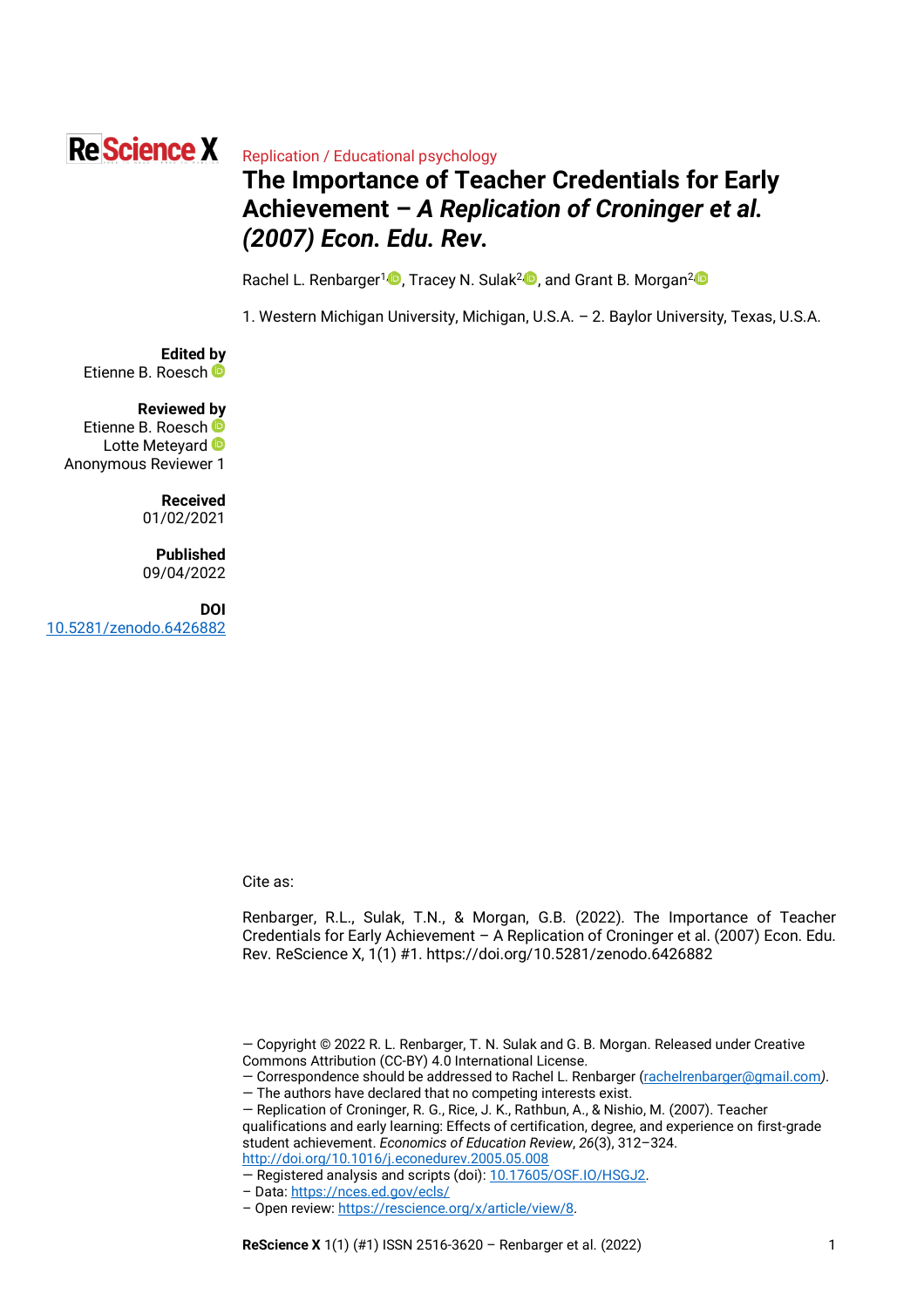# **Abstract**

Many educational reforms in the United States incorporated teacher qualifications into their design to better the quality of public education. However, research remains mixed as to whether teacher quality impacts student achievement. This study aimed to replicate a study prior to recent teacher education reforms to understand what differences exist, if any, in the relationships between teacher qualifications and elementary student achievement. A federal data source was used to examine school-, teacher-, and student-level variables on first grade reading and mathematics achievement. Results indicate that few school- and student-level variables relate to reading and mathematics achievement, yet no teacher-level predictors related to first grade achievement. The paper concludes with a discussion on similar studies and limitations.

Keywords: replication; ECLS-K; teacher certification; teacher qualifications

# **Introduction**

Educational stakeholders disagree on the best path to education reform. One argument revolves around the issue of teacher "quality": teacher education, experience, instructional practices, certification type, degree level, etc. A damning report by Darling-Hammond (2000) states, "that measures of teacher preparation and certification are by far the strongest correlates of student achievement in reading and mathematics, both before and after controlling for student poverty and language status" (p.1). Using the data collected in the Early Childhood Longitudinal Study (ECLS) during 1998-1999, Croninger, Rice, Rathbun, and Nishio (2007) found certain teacher qualifications such as degree type and teaching experience positively impacted reading and math achievement for first grade students in the United States. Schools that emphasized more advanced college coursework in their teachers had higher achievement in both reading and math, but certification status was not associated with higher student scores. However, many educational reforms in the United States (No Child Left Behind, Race to the Top, and Common Core, to name the largest endeavors) have been implemented since Darling-Hammond's decree and the Croninger et al. (2007) study. Our study will use more recent data from the ECLS to replicate the Croninger et al. (2007) study and examine the relevance of teacher credentials in the current educational climate. We will first document major US educational reform policies since the data collected in the Croninger et al. (2007) study and then review teacher credential research and its established complexities.

# **No child left behind (2001)**

Since the turn of the century, the United States education system has existed under an era of "high stakes," or test-based, accountability to help eliminate the achievement gap (Gulamhussein, 2013; Linn, 2005). The No Child Left Behind Act of 2001 (NCLB) included a reform to make sure all students had a "highly qualified" teacher in their classrooms, or a teacher with a bachelor's degree and state certification in the assigned teaching area along with demonstrated knowledge in this area (Spellings, 2005). While NCLB was intended to strengthen the quality of teacher preparation, it reduced the level of teacher quality (Baines, 2010). Smith and Gorard (2007) found that NCLB changed teacher education by promoting content area focus over teaching skills, creating vast differences in teacher training, certification, and oversight. However, not all research concludes that this era of accountability has negatively impacted the teacher credential landscape. Multiple policy reforms, including NCLB, have worked together to create an increase in the "level and distribution of teacher qualifications" (Deangelis et al., 2010). Nonetheless, the change in presidents resulted in new reforms with different foci.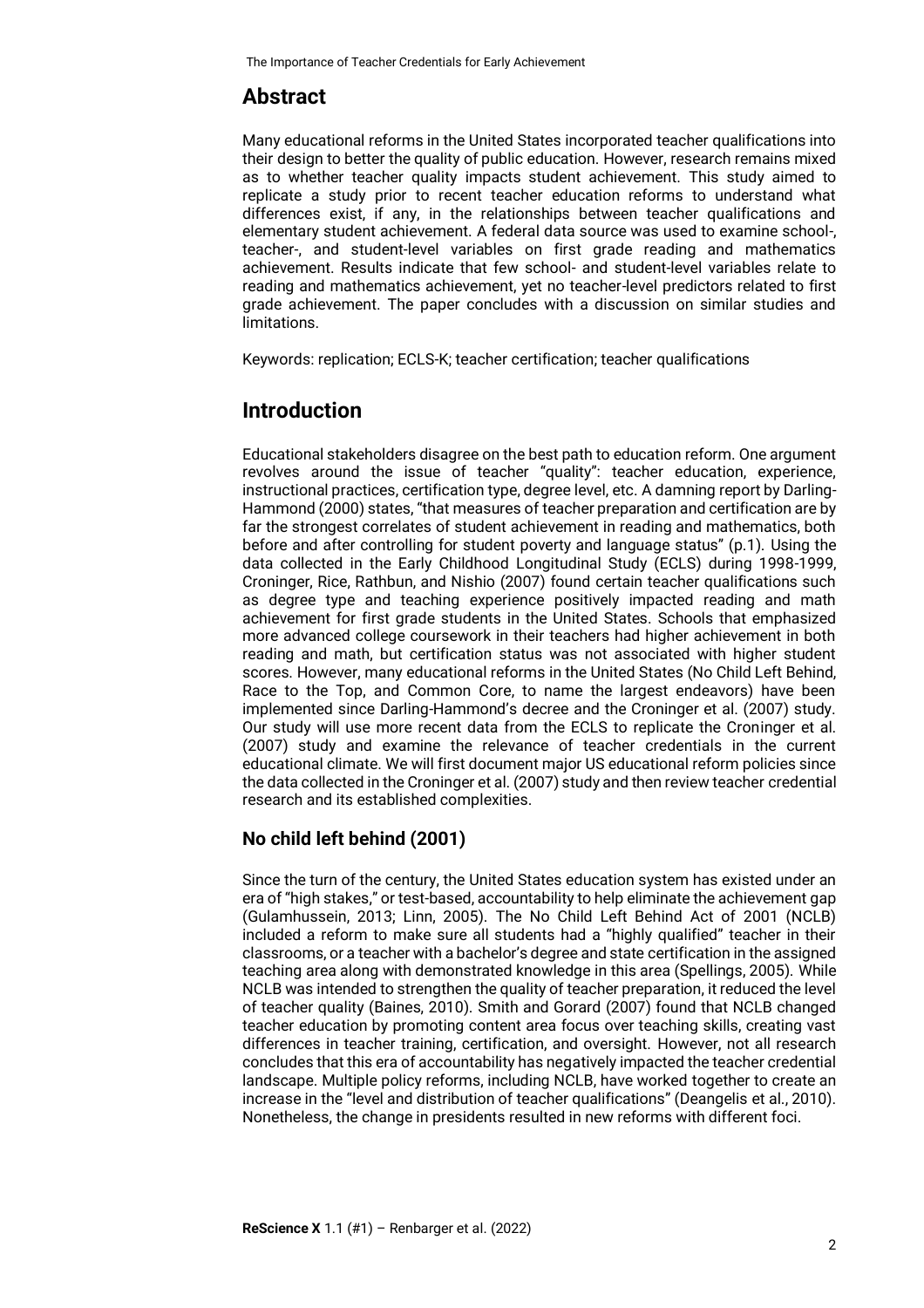# **Race to the top (2009)**

President Barack Obama's efforts to increase teacher quality included the Race to the Top (RttT), which was meant to improve teacher effectiveness by recruiting quality teachers, developing current teachers' knowledge and skills, identifying a teacher's weaknesses and rewarding successes (Duncan, 2009). This reform opened alternative certification pathways (Stern, 2013) and gave school districts more latitude in dismissal of individual teachers by linking student achievement to teacher evaluations (DeNisco, 2014). Improvement plans for struggling teachers differed by districts, but RttT streamlined and standardized these procedures (DeNisco, 2014). While RttT and NCLB legislation mandated more reliable and valid teacher evaluations, many states varied in implementation and evaluation (Herlihy et al., 2014), making claims about accountability difficult.

# **Common core (2010/2016)**

Another educational reform, the Common Core State Standards (CCSS), aimed to provide high standards to make sure students were college and career ready upon graduation (U.S. Department of Education). These standards, released in 2010, would align with high quality assessments and could be altered to meet the needs of individual states (Common Core State Standards Initiative, 2016); however, like NCLB and RttT, the CCSS did not resolve issues regarding accountability of teacher quality. For example, in Lovette's (2013) review of the requirements for secondary licensure in reading, the author concluded that state certification requirements varied widely. Teachers also did not perceive these reforms as positive. In a study by Murphy and Torff (2016), the simultaneous effect of reforms in standards and assessment appeared to reduce the efficacy of teachers and placed teachers in an "unfair" position (p.23). In sum, many reforms attempted to increase teacher quality but evidence on their impact is mixed and unclear.

#### **Teachers' qualifications**

The research on teacher qualifications' impact on student achievement appears mixed given some important research considerations. First, what qualifies as a "qualification" depends on the study; some consider certification, degree type, and years in the classroom while others examine professional development enrollment, self-esteem, or classroom practices. Secondly, impacts on student outcomes depend on the age of the student, subject area, the level of school, and what "achievement" really means. Another consideration is that credential programs and assessments vary by state. For example, in a review of teacher preparation programs, Howell et al. (2016) found that middle grade preparation (ranging from 4th-9th grades), only half of the programs had no explicit teacher preparation and credentialing for middle level students but that this varied dramatically between state and region. Finally, there is a large lack of causal designs within the teaching qualifications research. It is difficult to randomly assign teachers to different credential programs given this might require them to significantly alter their lives by enrolling in a different university or moving to new cities or states. Many studies are also not able to randomly assign students to teachers given the logistics associated with location and scheduling. These discrepancies make it impossible to compare across studies and dictate the impact of qualifications on student achievement.

When examining the relationship between teacher qualifications and student achievement, results differ based on key model variables. Older studies have not found positive relationships between teacher quality and student test scores. For prekindergarten students, academic gains do not appear to be related to the characteristics of the child or the teaching program (Howes et al., 2008). McDonald, Son, Hindman, and Morrison (2005) found that teachers with more formal education showed more warmth to their students, yet their students had lower reading scores. Similarly, Palardy and Rumberger (2008) found that the "highly qualified teacher" label from NCLB did not raise student achievement for students in first grade. In fact, teacher qualification contributed less to test score variance than instructional practices.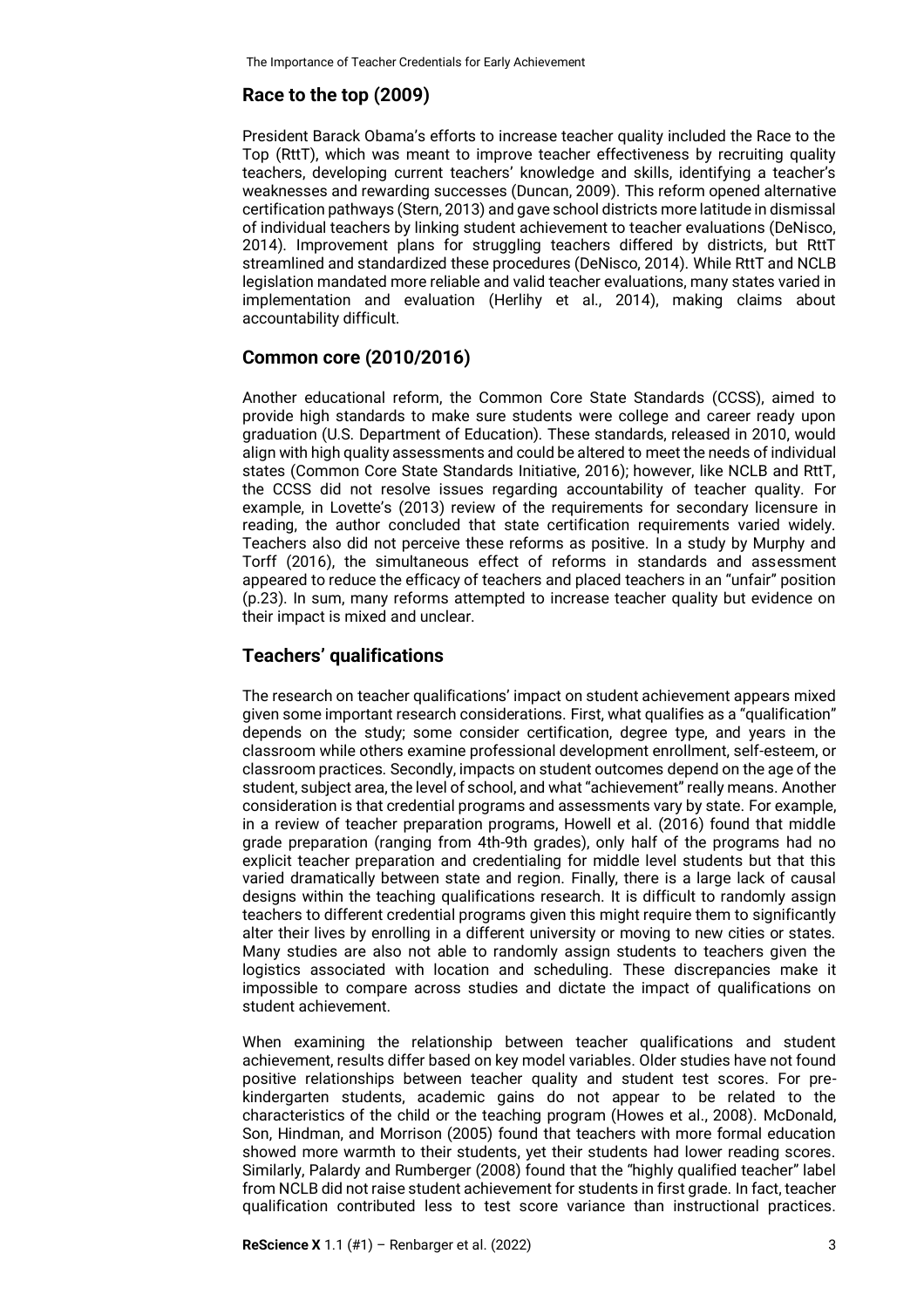Additionally, the NCLB indicators of teacher effectiveness did not appear to raise achievement for at-risk or non-risk students in first grade (Phillips, 2010). In an international study of 25 countries, Luschei and Chudgar (2011) argued that background of both the teacher and student did not impact the achievement in math or science for fourth graders and cited the need for more research on improving teacher quality through other measures besides education or experience.

These studies directly contrast more recent work from the United States. Using national data from 2004, Curry et al. (2018) found that students were more likely to have higher reading scores if their teachers had been prepared in a traditional teacher certification program, earned a degree, and had a National Board qualification (additional certification that requires years of work). So, for lower elementary grades, teacher background would appear to have little to no effect on standardized test scores, but in a full review of the research since 2003, researchers from the Learning Policy Institute found that a teacher's years of experience positively related to increases in students' standardized test scores (Kini & Podolsky, 2016). These findings were consistent across grade and subject although not all states were represented in the research (Kini & Podolsky, 2016). In sum, more research must be done to clarify which teacher quality variables may (or may not) relate to student achievement.

No studies were found that made comparisons between achievement prior to and after reforms, indicating the need for additional, more current research. This study serves to fill this gap by replicating an older study that includes important school-, teacher- and student-level variables. One study examined how school, teacher, and student characteristics contribute to math and reading achievement in first grade. [Croninger et](https://www.sciencedirect.com/science/article/abs/pii/S0272775706000306)  [al. \(2007\)](https://www.sciencedirect.com/science/article/abs/pii/S0272775706000306) used 1998-1999 data from the Early Childhood Longitudinal Study-Kindergarten (ECLS-K), a nationally representative sample collected from the National Center of Education Statistics. Results from their study indicated that only two teacher characteristics- degree type and school average number of teachers with reading courses- had an effect on reading scores. There were no teacher characteristics that had an effect on math scores except for the school average of having more teachers with advanced degrees. However, many teacher qualification policies have been implemented since this study and replication is needed to determine if the same claims can be made given the sweeping reforms around teaching quality.

# **Purpose**

As Bogard, Traylor, and Takanishi (2008), state, "Characterizing teachers' training experiences prior to entering the classroom is vital" (p. 3). Accordingly, the purpose of this study is to examine the relationship between the "era of accountability" reformsspecifically those that address teacher qualifications- and student achievement. Considering the reforms on teacher quality that have been implemented since 2002, we ask the question: What changes have occurred in the relationships between elementary school teacher qualifications and student achievement since the implementation of "era of accountability" reforms? To do so, we will replicate the Croninger et al. (2007) study using data since these reforms and compare the coefficients.

# **Methods**

The sample used in this study comes from the Early Childhood Longitudinal Study-Kindergarten (ECLS-K) class of 2011. The ECLS, sponsored by the United States' National Center for Education Statistics (NCES) beginning in 1998, includes data from a nationally representative sample of students, teachers, and schools. Additional information about the study along with data products can be found at [https://nces.ed.gov/ecls/.](https://nces.ed.gov/ecls/) Methodological choices aligned with the Croninger et al. (2007) to the degree possible with the more recent data. Code for this replication can be found at [https://doi.org/10.17605/OSF.IO/HSGJ2.](https://doi.org/10.17605/OSF.IO/HSGJ2)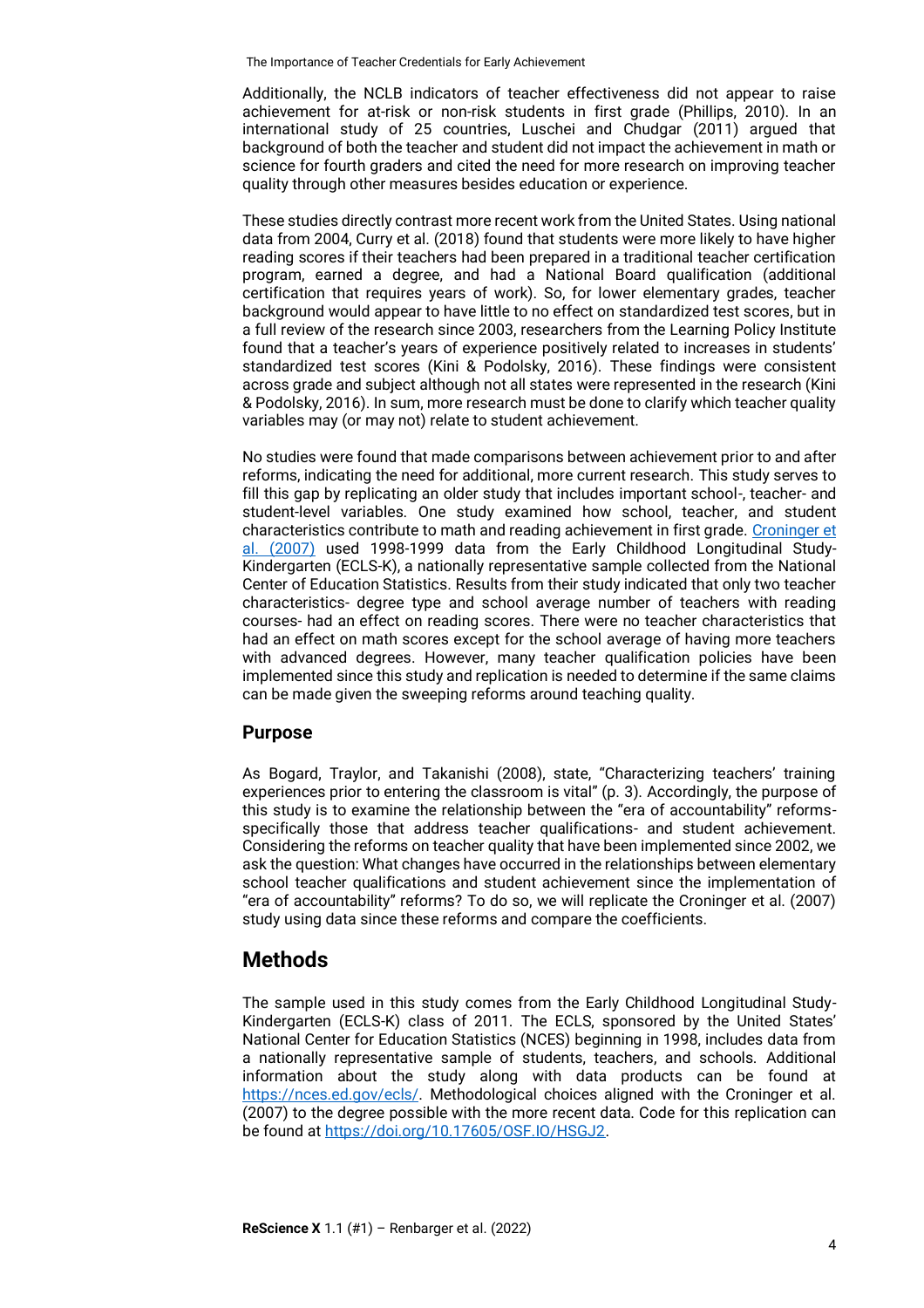# **Sample**

The analytic sample was created by extracting data on the first-grade participants because the variables associated with this grade align with previous ECLS waves of the study. We excluded all teachers with fewer than two students and all schools with fewer than two teachers because low numbers within clusters at each level limit the power to detect within-cluster effects (Snijders, 2005). The final sample included 2968 students and 882 teachers within 480 elementary schools.

#### **Student-level variables**

We included nine student-level variables related to achievement or demographic information from the Croninger et al. (2007) study that were available in the data (Table 1). We included item response scale scores from first-grade reading and mathematics assessments, along with reading and mathematics item response scale scores from kindergarten to control for previous achievement levels. Socioeconomic status was calculated by NCES, derived from the educational attainment and occupational prestige level of parents one and two along with household income. We calculated the elapsed time between kindergarten and first-grade assessment as the time between the date of kindergarten and first-grade testing. Specific variable names and descriptions can be found in Table 1.

# **Teacher-level variables**

Teacher-level variables were created in accordance with the Croninger et al. (2007) study. We define "certified" teachers as those with regular or alternative certification (teachers have gone through formal teacher training or university educational programs) and "non-certified" as those with temporary, provisional, emergency, probationary, or no certification (for individuals without enough formal training in education or their content area). Advanced degree attainment included teachers with a master's degree or higher. "Elementary education degree status" distinguished between those teachers with an elementary education major versus teachers with a degree in other areas. Experience was separated into three categories: zero to two years of teaching first-grade, three or four years of teaching, or five or more years of teaching. Due to the differences in data collection protocol in the ECLS-K: 2011 program from previous waves of data collection, we did not compute a ratio measure of coursework from elementary reading or mathematics-specific coursework to total coursework. Instead, we included an indicator (i.e., presence or not) of whether teachers had taken subject-specific coursework in reading or mathematics. As such, these results reflect whether having *any* subject-specific coursework relates to student achievement rather than *how much* subject-specific coursework relates to student achievement. The data contained only the year of each teacher's birth. To compute each teacher's age, we computed the difference between the birth year and the year the data were collected, 2011. The final teacher-level variable was class size.

| Level   | <b>ECLS-K</b><br><b>Variable Name</b> | <b>Description</b>                     |
|---------|---------------------------------------|----------------------------------------|
| Teacher | A4STATCT                              | Certification status                   |
|         | A4HGHSTD                              | Advanced degree attainment             |
|         | A4DEGELM                              | Elementary education degree status     |
|         | A4YRSTCH                              | Experience (in years)                  |
|         | A4YRBORN                              | Age                                    |
|         | A4TOTAG                               | Class size                             |
|         | A1MTHDRD                              | Method coursework taken in reading     |
|         | A1MTHDMA                              | Method coursework taken in mathematics |

*Table 1. List of Early Childhood Longitudinal Survey- Kindergarten variables and descriptions.*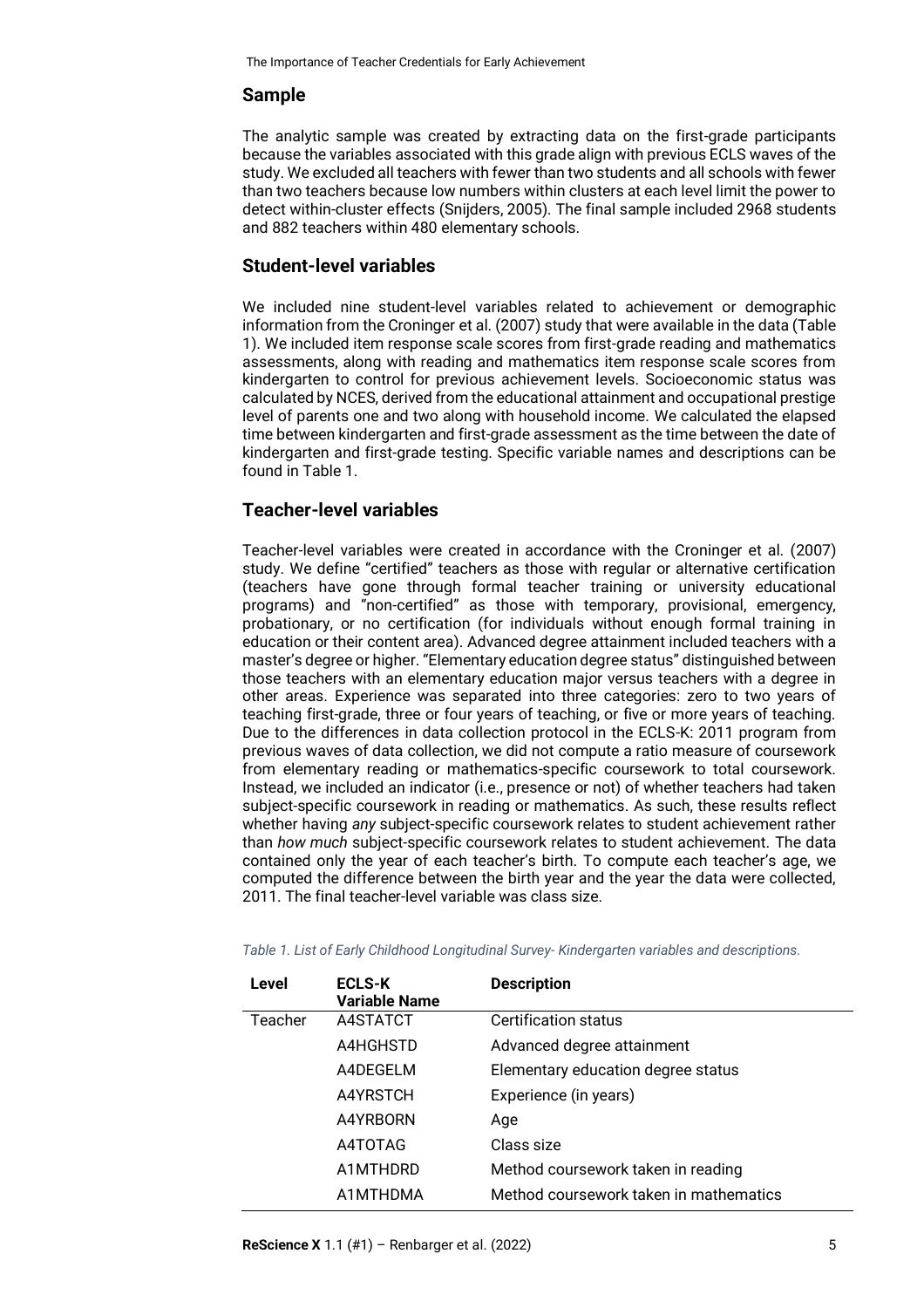| Student | X_WHITE_R       | Race                                                |
|---------|-----------------|-----------------------------------------------------|
|         | X CHSEX R       | Sex                                                 |
|         | P4PARTNR        | Parents' partner status (single or not)             |
|         | X12SES1         | Socioeconomic status                                |
|         | X2RSCALK2       | Kindergarten reading achievement scale score        |
|         | X2MSCALK2       | Kindergarten mathematics achievement scale<br>score |
|         | X4RSCALK2       | First-grade reading achievement                     |
|         | X4MSCALK2       | First-grade mathematics achievement                 |
|         | X2ASMTDD        | Kindergarten testing day                            |
|         | X2ASMTMM        | Kindergarten testing month                          |
|         | <b>X2ASMTYY</b> | Kindergarten testing year                           |
|         | <b>X4ASMTDD</b> | First-grade testing day                             |
|         | <b>X4ASMTMM</b> | First-grade testing month                           |
|         | <b>X4ASMTYY</b> | First-grade testing year                            |
|         |                 |                                                     |

#### **School-level variables**

School-level variables were created in accordance with the Croninger et al. (2007) study. School-level effects were primarily derived from the aforementioned variables. Schools were coded as having high minority enrollment if their student body contained more than 50% racial or ethnic minority students (only labeled "minority" in Croninger study). The average socioeconomic status was calculated as the mean of the student socioeconomic status within each school. Each school was coded as having a high percentage of certified teachers if more than 93% of its teachers were certified, a high percentage of teachers with elementary education degrees if more than 83% had received degrees, and a high percentage of advanced teachers if more than 38% attained master's degrees or higher. These "high" determinations were made in the original study "if the percentage of teachers with a particular characteristic at a school exceeded the percentage of teachers with that characteristic in the overall teacher population" (p. 317). Average teacher experience was the mean years of experience of teachers within each school. Descriptive statistics on the variables are presented in Table 2.

|                                  | <b>MEAN</b> | <b>STD</b> | <b>MIN</b> | <b>MAX</b> |
|----------------------------------|-------------|------------|------------|------------|
| <b>School Variables</b>          |             |            |            |            |
| High Certification Status (>93%) | 0.877       | 0.329      | 0.000      | 1.000      |
| High Advanced Degrees (>38%)     | 0.563       | 0.497      | 0.000      | 1.000      |
| High elem. educ. degrees (>83%)  | 0.850       | 0.357      | 0.000      | 1.000      |
| Avg. yrs. experience             | 15.839      | 8.807      | 1.000      | 42.000     |
| Avg. method course               | 0.916       | 0.219      | 0.000      | 1.000      |
| High minority enrollment (50%+)  | 0.250       | 0.433      | 0.000      | 1.000      |
| Avg. socioeconomic status        | 0.696       | 0.290      | 0.040      | 1.828      |
|                                  |             |            |            |            |
| <b>Teacher Variables</b>         |             |            |            |            |
| Certification status $(1 = yes)$ | 0.929       | 0.258      | 0.000      | 1.000      |
| Advanced degree (MA plus)        | 0.534       | 0.499      | 0.000      | 1.000      |
| Elem. Degree $(1 = yes)$         | 0.912       | 0.284      | 0.000      | 1.000      |
|                                  |             |            |            |            |

*Table 2. Descriptive statistics for students, teachers, and schools (2968 students, 882 teachers, & 480 schoolsa).*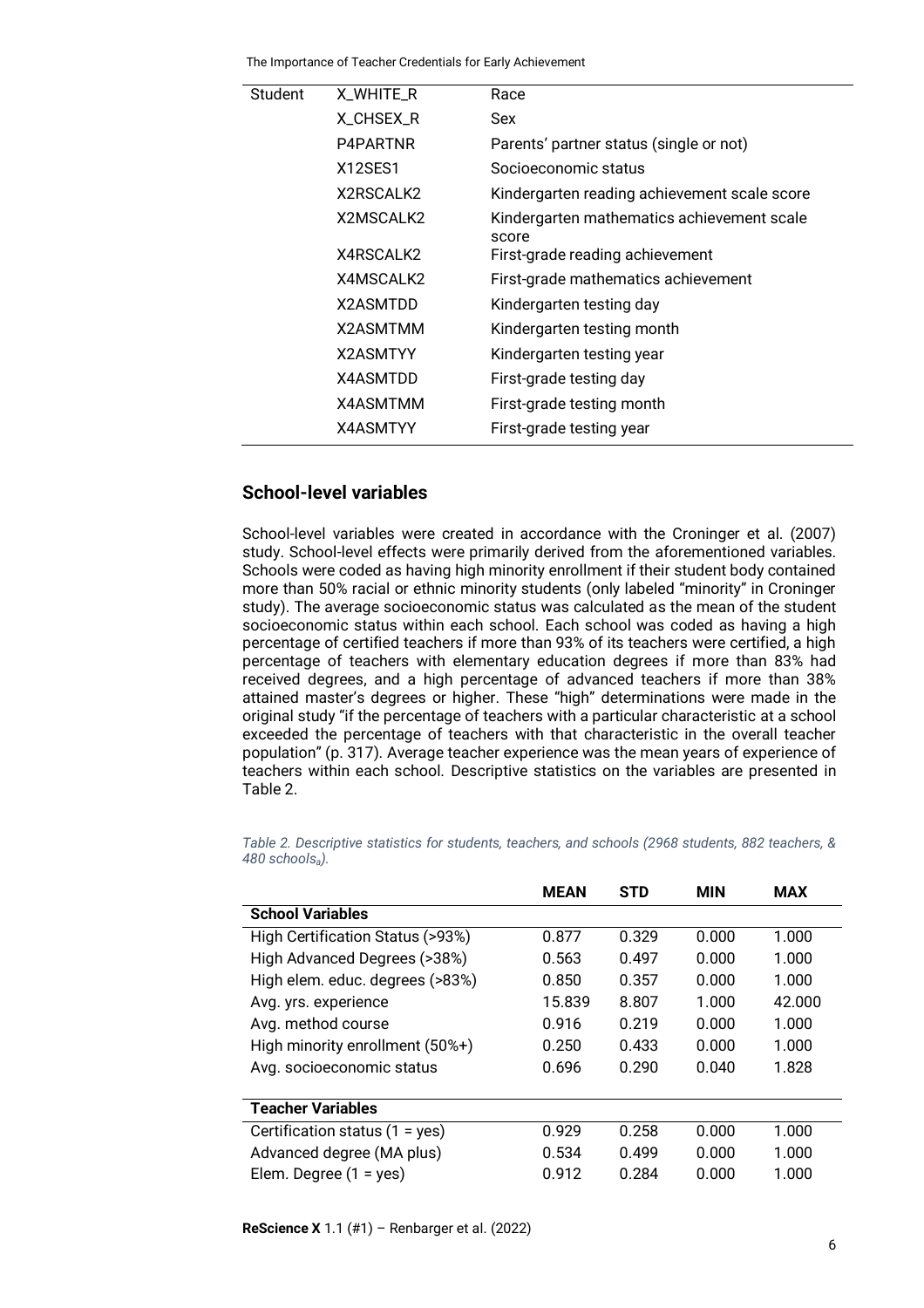| Experience (0-2 yrs.)                | 0.074   | 0.261  | 0.000   | 1.000   |
|--------------------------------------|---------|--------|---------|---------|
| Experience (5+ yrs.)                 | 0.867   | 0.339  | 0.000   | 1.000   |
| Method courses in reading            | 0.955   | 0.168  | 0.000   | 1.000   |
| Method courses in math               | 0.919   | 0.219  | 0.000   | 1.000   |
| Teacher age                          | 43.539  | 11.652 | 23,000  | 76.000  |
| Class size                           | 20.965  | 4.417  | 1.000   | 55.000  |
|                                      |         |        |         |         |
| <b>Student Variables</b>             |         |        |         |         |
| First-grade mathematics achievement  | 92.210  | 12.470 | 35.480  | 116.590 |
| Kindergarten mathematics achievement | 67.960  | 13.300 | 30.610  | 109.920 |
| First-grade reading achievement      | 74.960  | 12.950 | 19.610  | 109.010 |
| Kindergarten reading achievement     | 51.790  | 10.920 | 11.750  | 86.990  |
| Elapsed time between testing         | 365.755 | 24.427 | 289,000 | 435.000 |
| Socioeconomic status                 | 0.750   | 0.500  | 0.000   | 2.600   |
| Single parent household (1 = yes)    | 0.090   | 0.290  | 0.000   | 1.000   |
| Female student $(1 = yes)$           | 0.510   | 0.500  | 0.000   | 1.000   |
| Minority student $(1 = yes)$         | 0.090   | 0.280  | 0.000   | 1.000   |

<sup>a</sup> As in the Croninger et al. (2007) study, we dropped all schools with fewer than two teachers and all teachers with fewer than two students.

 $b$  We standardized all continuous variables in the analysis ( $M = 0$ , SD = 1).

### **Analytical procedure**

Given the nested structure of the data (i.e., students nested within teachers who are nested within schools), we used a three-level model with reading or mathematics achievement scores as the outcome measure. This analytic approach allowed us to (1) appropriately model the nested data structure (i.e., accounting for violation of error independence), (2) evaluate the proportion of variability accounted for by student-, teacher-, and school-level characteristics, and (3) include characteristics at each level (i.e, student, teacher, or school) to examine each relationship with reading and/or mathematics achievement. Prior to estimating the unconditional and conditional multilevel models, we first generated descriptive statistics for each of the included variables in the analytic dataset. Next, we estimated the unconditional, three-level model, which produced the random effects for students ( $\sigma$ 2), teachers ( $\tau$ <sub>π</sub>), and schools  $(\tau_6)$ . These estimates were used to compute the intraclass correlation coefficient (ICC) for each unit. The teacher-level ICC was computed as:

and the school-level ICC was computed as:

The unconditional, mixed model can be expressed as:



where  $\gamma_{000}$  is the grand mean,  $u_{00k}$  is the random effect of school  $k$ , r<sub>0jk</sub> is the random effect of teacher *j* in school *k*, and  $e_{ijk}$  is the random effect of student *i* nested within teacher *j* in school *k*. The conditional model included each of the student-, teacher-, and school-level variables described above. We used a pre-established Type I error rate of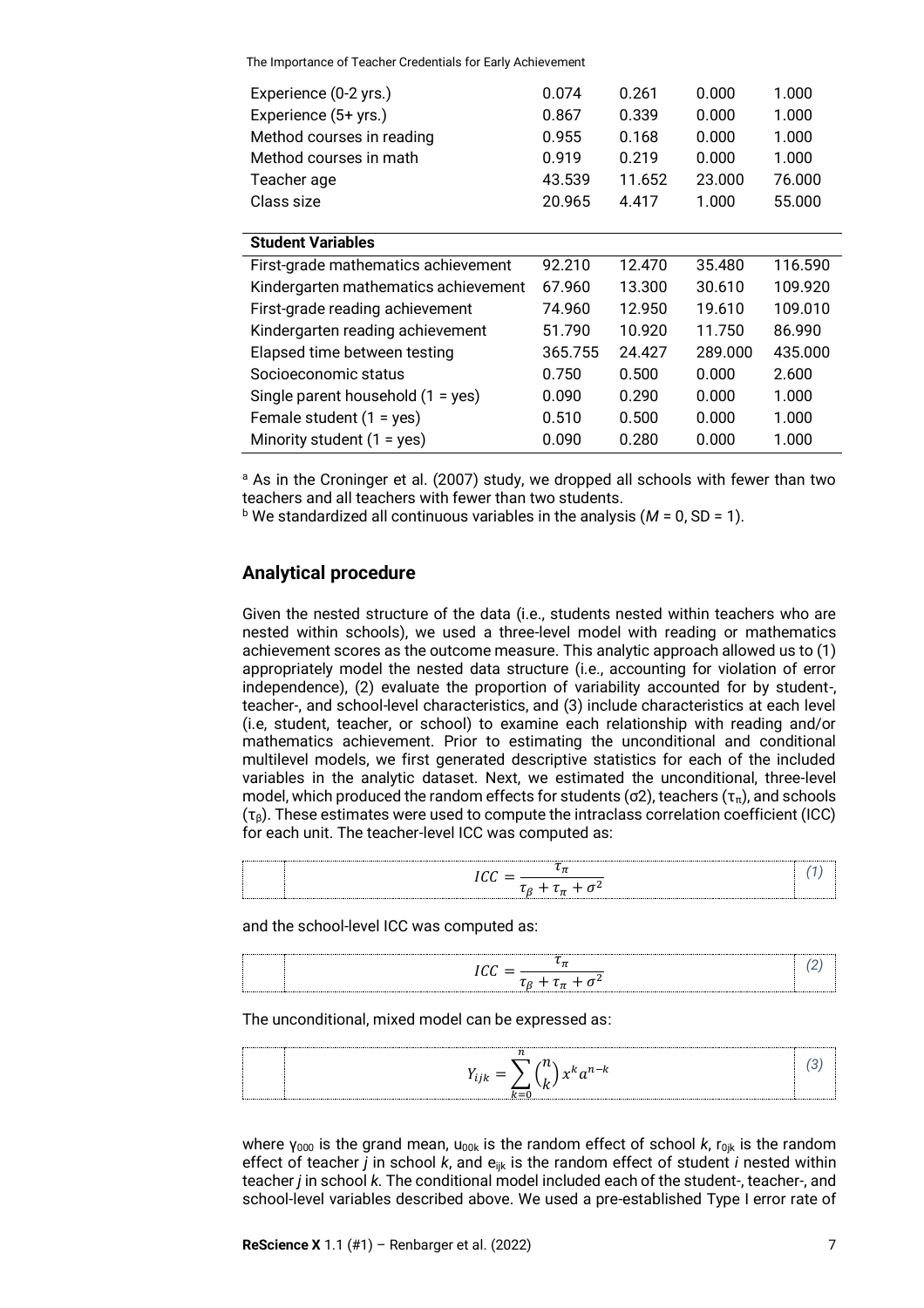5% for interpreting fixed effects. Data management was conducted in SAS and the multilevel model analyses were done in R.

# **Results**

The estimates for each random effect and the ICCs are provided in Table 3. The student- , teacher-, and school-level random effects for the reading achievement model were respectively .87 (σ2), .08 (τ<sub>π</sub>), and .06 (τ<sub>β</sub>) and for the mathematics achievement model were respectively .88 (σ2), .11 (τ<sub>π</sub>), and .01 (τ<sub>β</sub>). That is, in the model predicting first grade reading scores, student-, teacher-, and school-level variables respectively accounted for about 86.8%, 7.6%, and 5.8% of the total variability. In the model predicting first grade mathematics scores, student-, teacher-, and school-level variables respectively accounted for about 87.7%, 11.1%, and 1.1% of the total variability. ICCs can also be interpreted as the average correlation of lower level units nested within higher level units. For example, the teacher ICC in the mathematics model of 0.111 (11.1%) suggests that the average correlation between students within each teacher's class is about 0.111.

*Table 3. Random effects, intraclass correlations, and reliability estimates for first-grade reading and mathematics achievement (2968 students, 882 teachers, 480 elementary schools).*

|                                                              | <b>Reading</b><br>achievement | Math<br>achievement |
|--------------------------------------------------------------|-------------------------------|---------------------|
| <b>Random effects</b>                                        |                               |                     |
| Intercept, $\beta_{00k}$                                     |                               |                     |
| Between school variance, $u_{00}$                            | .06                           | .01                 |
| Intercept, $\pi_{0ik}$                                       |                               |                     |
| Between teacher variance, $r_0$                              | .08                           | .11                 |
| Between student variance, e                                  | .87                           | .88                 |
|                                                              |                               |                     |
| <b>Intraclass correlations</b>                               |                               |                     |
| $\tau_{\beta 00}/\tau_{\beta 00} + \tau_{\pi 00} + \sigma^2$ |                               |                     |
| School and student achievement                               | .08                           | .11                 |
| $\tau_{\pi 00}/\tau_{\beta 00} + \tau_{\pi 00} + \sigma^2$   |                               |                     |
| Teacher and student achievement                              | .06                           | .01                 |
|                                                              |                               |                     |
| <b>Reliability estimates</b>                                 |                               |                     |
| Intercept, $\beta_{00k}$                                     |                               |                     |
| Average teacher achievement within schools                   | .032                          | .006                |
| Intercept, $\pi_{0ik}$                                       |                               |                     |
| Average student achievement within                           | .176                          | .042                |
| teachers                                                     |                               |                     |

# **Reading achievement**

Among the school-level predictors of reading achievement, only the average number of reading courses taken by faculty and average student SES were significant. Percentage of teachers having taken a reading methods course was inversely related to student reading scores (γ<sup>500</sup> = -0.30, *p* = 0.04, CI95 = -0.58, -0.01). Schools with greater average SES tended to have slightly higher student reading scores ( $\gamma_{700}$  = 0.03,  $p = 0.05$ , Cl<sub>95</sub> = 0.00, 0.07). Among the teacher-level predictors of reading achievement, none was statistically or practically significant. Among the student-level predictors, previous reading achievement ( $β<sub>100</sub> = 0.74$ ,  $p < .001$ , Cl<sub>95</sub> = 0.71, 0.77), elapsed time between testing administrations (β<sup>200</sup> = 0.10, *p* <.001, CI95 = 0.07, 0.13), student SES (β<sup>300</sup> = 0.04,  $p = .006$ , Cl<sub>95</sub> = 0.01, 0.07), and gender ( $\beta_{500}$  = 0.12,  $p < .001$ , Cl<sub>95</sub> = 0.07, 0.17) were significant. That is, higher previous reading achievement, more elapsed time between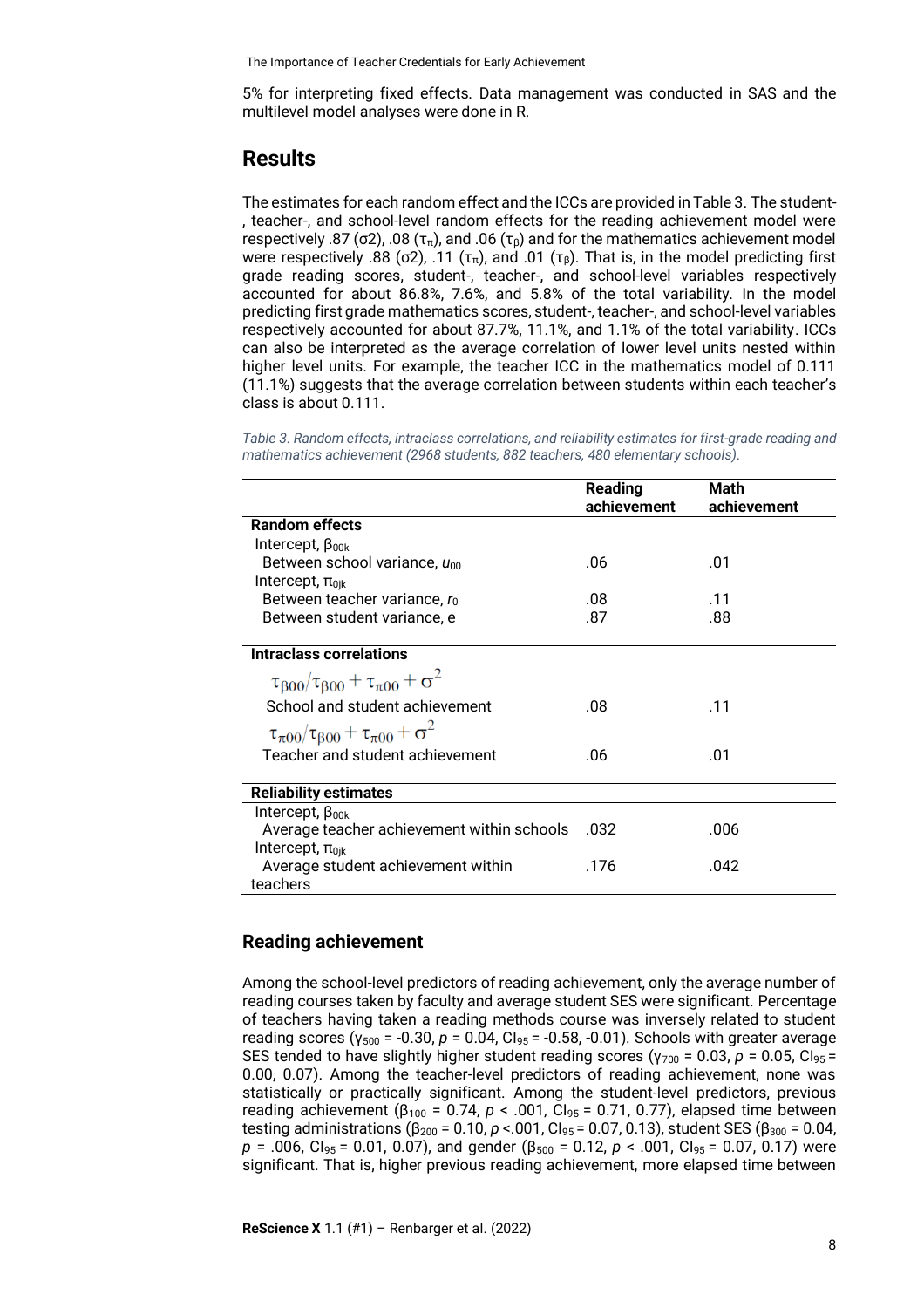test administrations, SES, and/or being female was associated with higher reading achievement scores controlling for the other predictors in the model.

#### **Mathematics achievement**

In the mathematics achievement model, school-level information accounted for slightly more than 1% of the variability. There was, therefore, little variance available to explain by the school-level variables. No school-level predictor was statistically or practically significant. Similarly, none of the teacher-level predictors explained a significant portion of the 11% of total variability attributable to teacher-level characteristics. Most of the total variability in mathematics achievement scores was accounted for by student-level variables. Among them, previous reading achievement (β<sup>100</sup> = 0.76, *p* < .001, CI95 = 0.74, 0.79), elapsed time between testing administrations ( $β<sub>200</sub> = 0.06$ ,  $p < .001$ , Cl<sub>95</sub> = 0.03, 0.09), student SES (β<sup>300</sup> = 0.05, *p* = .004, CI95 = 0.02, 0.08), and gender (β<sup>500</sup> = -0.15, *p* < .001,  $CI_{95}$  = -0.10, -0.20) were significant. After controlling for the other predictors in the model, higher previous mathematics achievement, more elapsed time between test administrations, and/or SES was associated with higher mathematics achievement scores. Females tended to score lower than males on the mathematics achievement test.

The fixed effect estimates for the school-, teacher-, and student-level variables for both reading and mathematics achievement are presented in Table 4.

*Table 4. Effects of teacher qualifications on first-grade reading and mathematics achievement (2968 students, 882 teachers, 480 elementary schools).*

|                                                                     | <b>Reading</b><br>achievement |           | <b>Mathematics</b><br>achievement |           |
|---------------------------------------------------------------------|-------------------------------|-----------|-----------------------------------|-----------|
| <b>School-level model</b>                                           | Estimate                      | <b>SE</b> | Estimate                          | <b>SE</b> |
| High certification status (>93%)<br>[Non-high certification (<93%)] | $-0.02$                       | 0.06      | $0.\overline{01}$                 | 0.06      |
| High advanced degree<br>[Non-high advanced degree]                  | 0.06                          | 0.05      | $-0.03$                           | 0.04      |
| High elem. ed. degree<br>[Non-high elem. ed. degree]                | $-0.02$                       | 0.06      | $-0.04$                           | 0.05      |
| Avg. yrs. experience                                                | 0.03                          | 0.02      | 0.03                              | 0.02      |
| Method course average                                               | $-0.30*$                      | 0.14      | $-0.32$                           | 0.13      |
| High minority enrollment<br>[Non-high minority enrollment]          | $-0.04$                       | 0.04      | $-0.05$                           | 0.04      |
| Avg. socioeconomic status                                           | $0.03*$                       | 0.02      | 0.01                              | 0.02      |
| <b>Teacher-level model</b>                                          |                               |           |                                   |           |
| <b>Certification status</b><br>[Not certified]                      | $-0.00$                       | 0.09      | 0.04                              | 0.08      |
| Advanced degree (MA plus)<br>[No advanced degree]                   | $-0.04$                       | 0.05      | 0.05                              | 0.04      |
| Elementary ed. degree<br>[No elem. Ed. degree]                      | $-0.04$                       | 0.07      | $-0.05$                           | 0.06      |
| Experience (0-2 yrs.)<br>[Experience 3-5 yrs.]                      | $-0.03$                       | 0.08      | $-0.07$                           | 0.07      |
| Experience (5+ yrs.)<br>[Experience 3-5 yrs.]                       | 0.01                          | 0.07      | $-0.09$                           | 0.06      |
| Method course (reading, math)<br>[No methods course]                | $-0.08$                       | 0.09      | 0.05                              | 0.09      |
| Teacher age                                                         | 0.01                          | 0.02      | $-0.02$                           | 0.02      |
| Class size                                                          | $-0.01$                       | 0.02      | 0.01                              | 0.01      |
| <b>Student-level model</b>                                          |                               |           |                                   |           |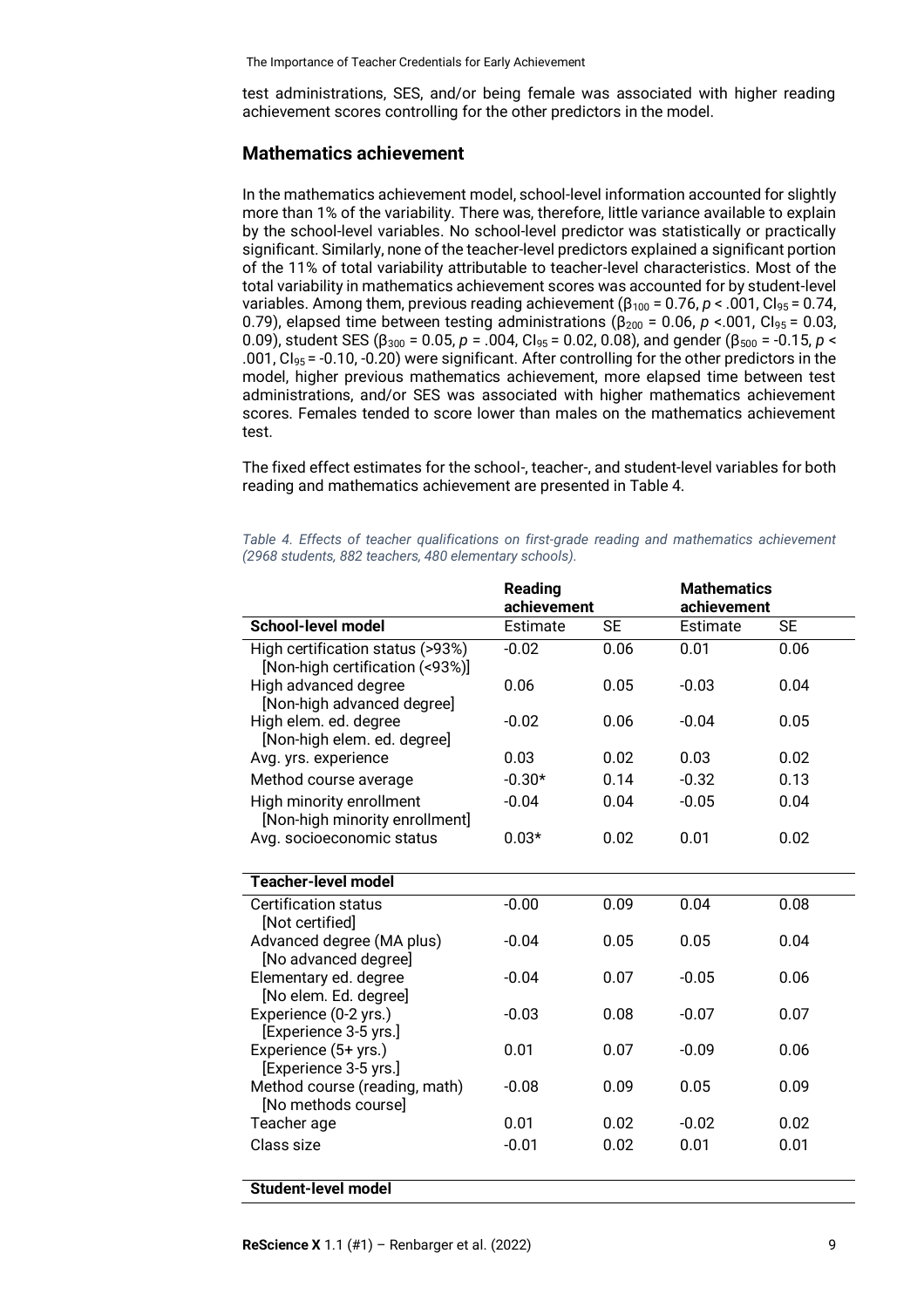| Minority student                                         | $-0.08$ | 0.05 | $-0.07$  | 0.05 |
|----------------------------------------------------------|---------|------|----------|------|
| [Non-minority student]<br>Female student                 | $0.12*$ | 0.03 | $-0.15*$ | 0.02 |
| [Male student]                                           |         |      |          |      |
| Single parent household<br>[Non-single parent household] | 0.03    | 0.04 | 0.01     | 0.04 |
| Socioeconomic status                                     | $0.04*$ | 0.01 | $0.05*$  | 0.01 |
| Kindergarten achievement                                 | $0.74*$ | 0.01 | $0.76*$  | 0.01 |
| Elapsed time between testing                             | $0.10*$ | 0.02 | $0.06*$  | 0.01 |

\**p* < .05; Reference groups given in square brackets beneath categorical predictor variables.

# **Discussion**

This study aimed to provide a replication and updated examination of how student, teacher, and school characteristics related to first grade achievement in reading and mathematics in the United States, from Croninger et al. (2007). Previous research has been mixed, on what contributes to student success in early grades and recent reforms have taken place since much of the work has been completed. We will now discuss how new, nationally representative data compares to past findings.

For reading and mathematics achievement in first grade, important student-level variables included gender and socioeconomic status. Our study found that being a female positively relates to reading achievement and negatively relates to mathematics achievement even in the beginning school years. These findings complement other research stating that gender differences exist in reading and math achievement (Bedard & Cho, 2010; Beekman & Ober, 2015; Chipere, 2014; Robinson & Lubienski, 2011; Schwabe et al., 2015). Socioeconomic status at the individual level has been found to impact achievement in a plethora of studies (e.g. Max & Glazerman, 2014; Singh, 2015), and our study demonstrates that it has a small yet measurable impact in both math and reading (0.040 & 0.048).

Socioeconomic status aggregated to the school level continues to be important for student achievement in early grades. What has been deemed "The Coleman Report" (Coleman, 1966) found that the school level characteristics (including socioeconomic status) greatly impacted achievement levels of students. Using data from 1998-1999, Croninger et al. (2007) found that reading achievement was positively related to average socioeconomic status of the school yet resonating with the findings of this study. The coefficients in both studies were low for both reading and math, with relationships higher for reading than math in both studies. However, the Croninger et al. (2007) study found that mathematics achievement was statistically significant to school-level socioeconomic status while it was not statistically significant in this study. Given the small numerical differences in the coefficients, we believe this may be due to the fact the Croninger et al. (2007) study included over 2000 more students and 400 teachers which could impact statistical significance.

Our findings indicate that teacher qualifications do not have significant impacts on first grade achievement in contrast to similar studies on this topic. Other studies that have analyzed the ECLS-K data have noted that teacher differences matter. In 2006, Guarino and Hamilton claimed that the number of courses that teachers had taken impacted achievement indirectly, in that teachers with more previous coursework implemented various instructional practices that then contributed to student gains in achievement. Similarly, studies by Heck (2007) and Easton- Brooks and Davis (2009) promoted teacher qualifications as a significant mediator in explaining student score differences, especially regarding NCLB. Teacher education increased preschool student scores even more than experience in the classroom increased scores (Brown et al., 2008). For fourth graders, the increase of reading comprehension scores could be linked to indicators of teacher quality, including the teachers' education (Hairrell et al., 2011).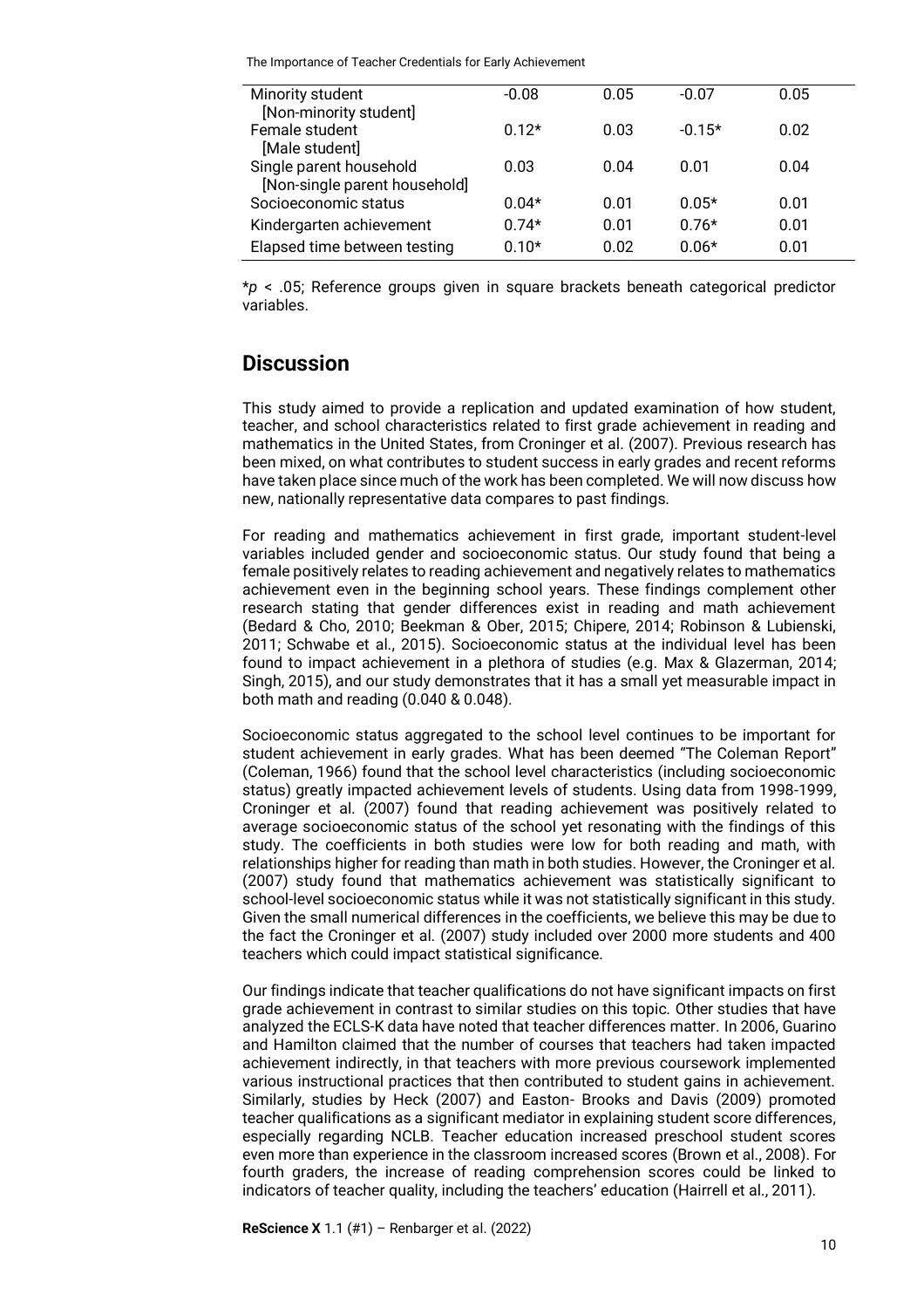Differences in the findings of previous research may be due to a number of factors. Many of these studies examine data at the district or state level rather than the nation as a whole. Brown, Molfese, and Molfese (2008) examines an unnamed district, Easton-Brooks and Davis (2009) and Hairrell et al. (2011) both use data from Texas schools, and Heck (2007) utilizes data from Hawaii; the data from this study is nationally representative and therefore provides a different picture. For studies that used nationally representative data, such as the report by Guarino et al. (2006), used different analytical models. This paper utilized a three level hierarchical linear model to account for variability at the school, teacher, and student levels, while Guarino et al. (2006) used a two level model using only student and teacher characteristics, leaving out variability between schools.

Other studies with statistically significant teacher characteristics have important considerations. For example, Huang and Moon (2009) found that education, certification, and total years teaching did not impact second grade achievement, but the years taught *for that particular grade level* did increase reading achievement scores. As the definition of experience may differ from study to study, it may be difficult to claim that overall experience consistently impacts student achievement. Easton-Brooks and Davis (2009) further postulated that certification helped decrease the achievement gap between White and Black/African American students. The context in which the study takes place (i.e., using data from different states or student groups) may highlight how teacher characteristics differentially impact student achievement.

The replicated study, a three level hierarchical linear model with nationally representative data by Croninger et al. (2007), allows us to examine how teacher characteristics relate to first grade student reading and mathematics achievement before and after the implementation of national reforms. In the Croninger et al. (2007) study, the authors found that important teacher-level characteristics for achievement include having an elementary education degree. Teacher characteristics aggregated to the school level, such as the average number of courses teachers have taken in reading or having a high number of teachers with advanced degrees, are related to reading and mathematics achievement. Similar to the Croninger et al. (2007) study, the aggregate average of teachers who have had a reading course did positively relate to reading achievement, but no other teacher characteristics were statistically significant. These differences suggest that, despite all of the educational reforms that focused on teacher characteristics, student achievement largely comes from student-level characteristics. This may be due to the fact that multiple teacher education reform policies have been enacted rather than one unified, national reform (Cochran-Smith et al., 2013) with states implementing policies in different ways (Wiseman, 2012). Additionally, we must acknowledge the fact that reforming teacher education is complex and difficult to enact even within individual programs (Wang et al., 2010). Policies around teacher education must understand the political nature of reform along with the practical realities that impact stakeholders' ability to measure the effects of such reform.

# **Declaration of Conflicting Interests and Funding**

The authors declared no potential conflicts of interests with the conducting of the research or publication of this article. This research did not receive any specific grant from funding agencies in the public, commercial, or not-for-profit sectors.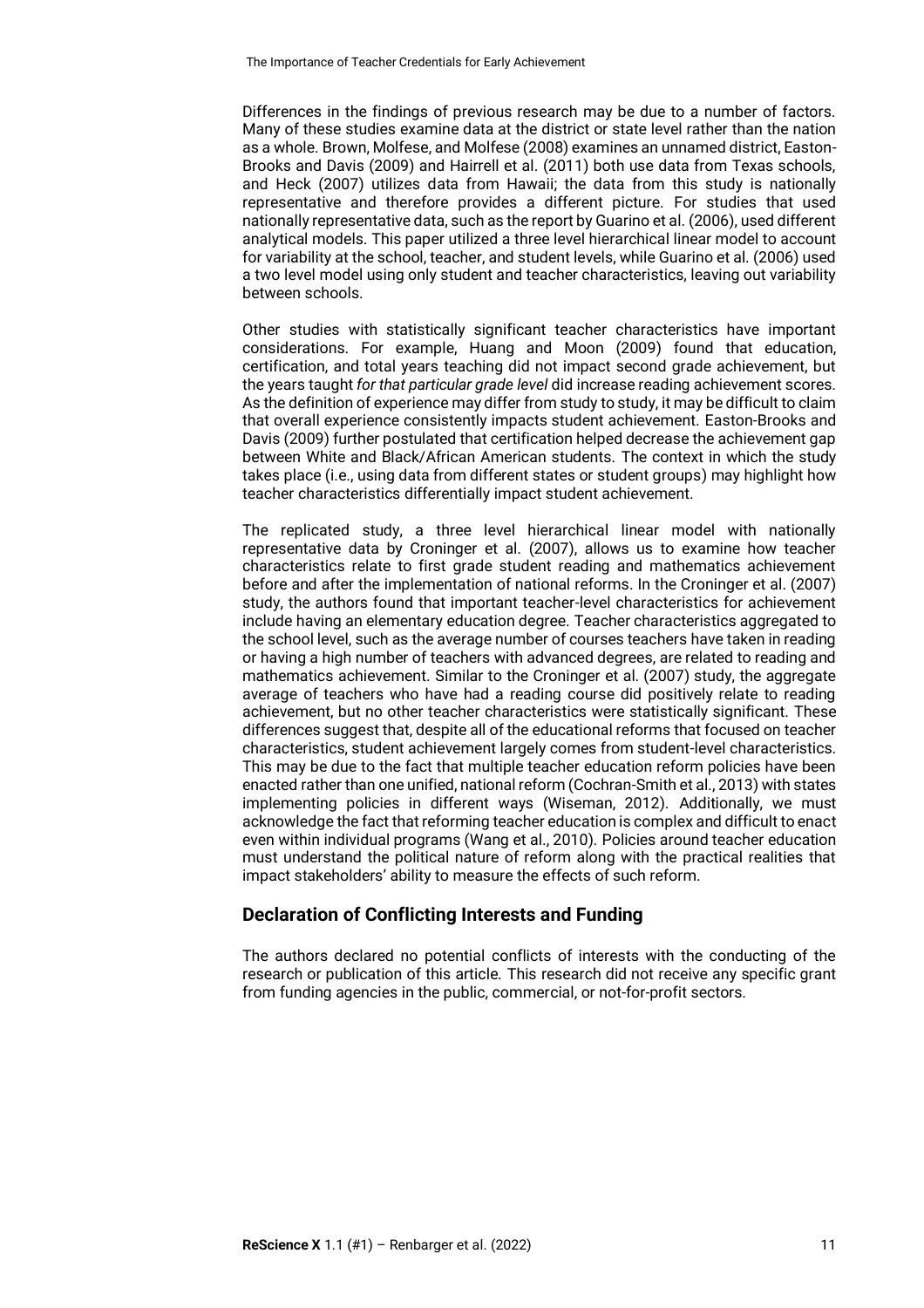# **References**

Baines, L. A. (2010). The disintegration of teacher preparation. *Educational Horizons*, *58*(3), 152–163.

Bedard, K., & Cho, I. (2010). Early gender test score caps across OECD countries. *Economics of Education Review*, *29*(3), 348–363.

Beekman, J. A., & Ober, D. (2015). Gender gap trends on mathematics exams position girls and young women for STEM careers. *School Science and Mathematics*, *115*(1),  $35 - 50$ .

Bogard, K., Traylor, F., & Takanishi, R. (2008). Teacher education and PK outcomes: Are we asking the right questions? *Early Childhood Research Quarterly*, *23*(1), 1–6. <http://doi.org/10.1016/j.ecresq.2007.08.002>

Boyd, D., Grossman, P., Lankford, H., Loeb, S., & Wyckoff, J. (2005). *How Changes in Entry Requirements Alter the Teacher Workforce and Affect Student Achievement* (Working Paper No. 11844). National Bureau of Economic Research. Retrieved from <http://www.nber.org/papers/w11844>

Brown, E. T., Molfese, V. J., & Molfese, P. (2008). Preschool student learning in literacy and mathematics: Impact of teacher experience, qualifications, and beliefs on an atrisk sample. *Journal of Education for Students Placed at Risk*, *13*(1), 106–126. <http://doi.org/10.1080/10824660701860474>

Chipere, N. (2014). Sex differences in phonological awareness and reading ability. *Language Awareness*, *23*(3), 275–289.

Cochran-Smith, M., Piazza, P., & Power, C. The politics of accountability: Assessing teacher education in the United States. *The Educational Forum, 77*(1), 6-27. <https://doi.org/10.1080/00131725.2013.739015>

Coleman, J. S. (1966). *Equality of educational opportunity* [summary report] (Vol. 2). US Department of Health, Education, and Welfare, Office of Education.

Common Core State Standards Initiative. (2016). *Development process.* Retrieved from:<http://www.corestandards.org/about-the-standards/development-process/>

Croninger, R. G., Rice, J. K., Rathbun, A., & Nishio, M. (2007). Teacher qualifications and early learning: Effects of certification, degree, and experience on first-grade student achievement. *Economics of Education Review*, *26*(3), 312–324. <http://doi.org/10.1016/j.econedurev.2005.05.008>

Curry, D. L., Reeves, E., McIntyre, C. J., & Capps, M. (2018). Do teacher credentials matter? An examination of teacher quality. *Curriculum and Teaching Dialogue, 20*(1), 9- 18.

Darling-Hammond, L. (2000). Teacher quality and student achievement. *Education Policy Analysis Archives*, *8*(0), 1. <http://doi.org/10.14507/epaa.v8n1.2000>

DeAngelis, K. J., White, B. R., & Presley, J. B. (2010). The changing distribution of teacher qualifications across schools: A statewide perspective post-NCLB. *Education Policy Analysis Archives*, *18*(28), 1–31.

DeCoster, J., Sparks, J. C., Sparks, C. W., Sparks, E. A., & Sparks, G. G. (2015). Opportunistic biases. *American Psychologist*, *70*(6), 499–514. <https://doi.org/10.1037/a0039191>

DeNisco, A. (2014). Removing weak links. *District Administration*, *50*(2), 50–54.

Duncan, A. (2009). Partners in reform [Press release]. Retrieved from: <http://www2.ed.gov/news/speeches/2009/07/07022009.html>

Easton-Brooks, D., & Davis, A. (2009). Teacher qualification and the achievement gap in early primary grades. *Cualificación Docente Y Brechas En Los Resultados En Los Grados Iniciales de La Escuela Primaria.*, *17*(14/15), 1–16.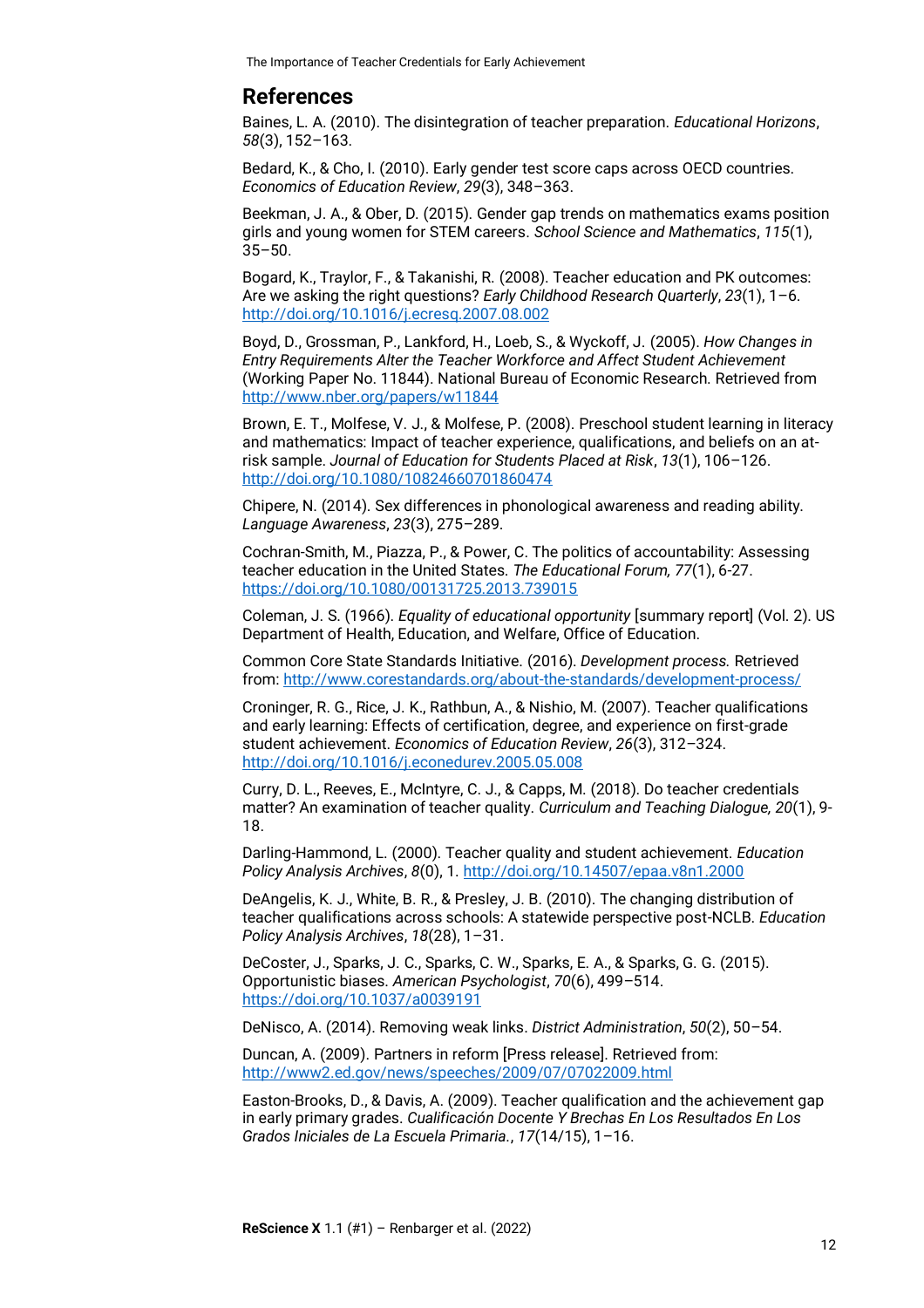Goldhaber, D., Liddle, S., & Theobald, R. (2013). The gateway to the profession: Assessing teacher preparation programs based on student achievement. *Economics of Education Review*, *34*, 29–44. <http://doi.org/10.1016/j.econedurev.2013.01.011>

Guarino, C. M., Hamilton, L.S., Lockwood, J.R., Rathbun, A.H., & Germino Hausken, E. (2006). *Teacher qualifications, instructional practices, and reading and mathematics gains of kindergartners.* Washington, D.C.: National Center for Education Statistics.

Gulamhussein, A. (2013). *Teaching the teachers: Effective professional development in the era of high stakes accountability.* Alexandria, VA: Center for Public Education.

Guo, Y., Connor, C. M., Yang, Y., Roehrig, A. D., & Morrison, F. J. (2012). The effects of teacher qualification, teacher self-efficacy, and classroom practices on fifth graders' literacy outcomes. *Elementary School Journal*, *113*(1), 3–24.

Hairrell, A., Rupley, W. H., Edmonds, M., Larsen, R., Simmons, D., Willson, V., … Vaughn, S. (2011). Examining the impact of teacher quality on fourth-grade students' comprehension and content-area achievement. *Reading & Writing Quarterly*, *27*(3), 239–260. <http://doi.org/10.1080/10573569.2011.560486>

Heck, R. H. (2007). Examining the relationship between teacher quality as an organizational property of schools and students' achievement and growth rates. *Educational Administration Quarterly*, *43*(4), 399–432.

Herlihy, C., Karger, E., Pollard, C., Hill, H. C., Kraft, M. A., Williams, M., & Howard, S. (2014). State and local efforts to investigate the validity and reliability of scores from teacher evaluation systems. *Teachers College Record*, *116*(1), 1–28.

Howell, P. B., Faulkner, S. A., Cook, C. M., Miller, N. C., & Thompson, N. L. (2016). Specialized preparation for middle level teachers: A national review of teacher preparation programs. *RMLE Online*, *39*(1), 1-12.

Howes, C., Burchinal, M., Pianta, R., Bryant, D., Early, D., Clifford, R., & Barbarin, O. (2008). Ready to learn? Children's pre-academic achievement in pre-kindergarten programs. *Early Childhood Research Quarterly*, *23*(1), 27–50. <http://doi.org/10.1016/j.ecresq.2007.05.002>

Huang, F. L., & Moon, T. R. (2009). Is experience the best teacher? A multilevel analysis of teacher characteristics and student achievement in low performing schools. *Educational Assessment, Evaluation and Accountability*, *21*(3), 209–234. [http://doi.org/http://dx.doi.org/10.1007/s11092-009-9074-2](http://doi.org/http:/dx.doi.org/10.1007/s11092-009-9074-2)

Kane, T. J., Rockoff, J. E., & Staiger, D. O. (2008). What does certification tell us about teacher effectiveness? Evidence from New York City. *Economics of Education Review*, *27*(6), 615–631. <http://doi.org/10.1016/j.econedurev.2007.05.005>

Kini, T., & Podolsky, A. (2016). *Does teaching experience increase teacher effectiveness? A review of the research.* Learning Policy Institute. Retrieved from: [https://learningpolicyinstitute.org/our-work/publications-resources/ does-teaching](https://learningpolicyinstitute.org/our-work/publications-resources/%20does-teaching-experience-increase-teacher-effectiveness-review-research)[experience-increase-teacher-effectiveness-review-research](https://learningpolicyinstitute.org/our-work/publications-resources/%20does-teaching-experience-increase-teacher-effectiveness-review-research)

Linn, R.L. (2005). Test-based educational accountability in the era of No Child Left Behind. (CSE Report 651). Los Angeles, CA: Center for the Study of Evaluation.

Lovette, G. E. (2013). Reading preparation of secondary ELA teachers. *Journal of Adolescent & Adult Literacy*, *57*(3), 193–203. <http://doi.org/10.1002/JAAL.222>

Luschei, T., & Chudgar, A. (2011). Teachers, student achievement and national income: A cross-national examination of relationships and interactions. *Prospects*, *41*(4), 507–533. <http://doi.org/10.1007/s11125-011-9213-7>

Max, J., Glazerman, S., & National Center for Education Evaluation and Regional Assistance. (2014). Do disadvantaged students get less effective teaching? Key findings from recent Institute of Education Sciences studies. NCEE Evaluation Brief. NCEE 2014-4010. *National Center For Education Evaluation And Regional Assistance*,

McDonald C.C., Son, S.H., Hindman, A. H., & Morrison, F. J. (2005). Teacher qualifications, classroom practices, family characteristics, and preschool experience: Complex effects on first graders' vocabulary and early reading outcomes. *Journal of School Psychology*, *43*(4), 343–375. <http://doi.org/10.1016/j.jsp.2005.06.001>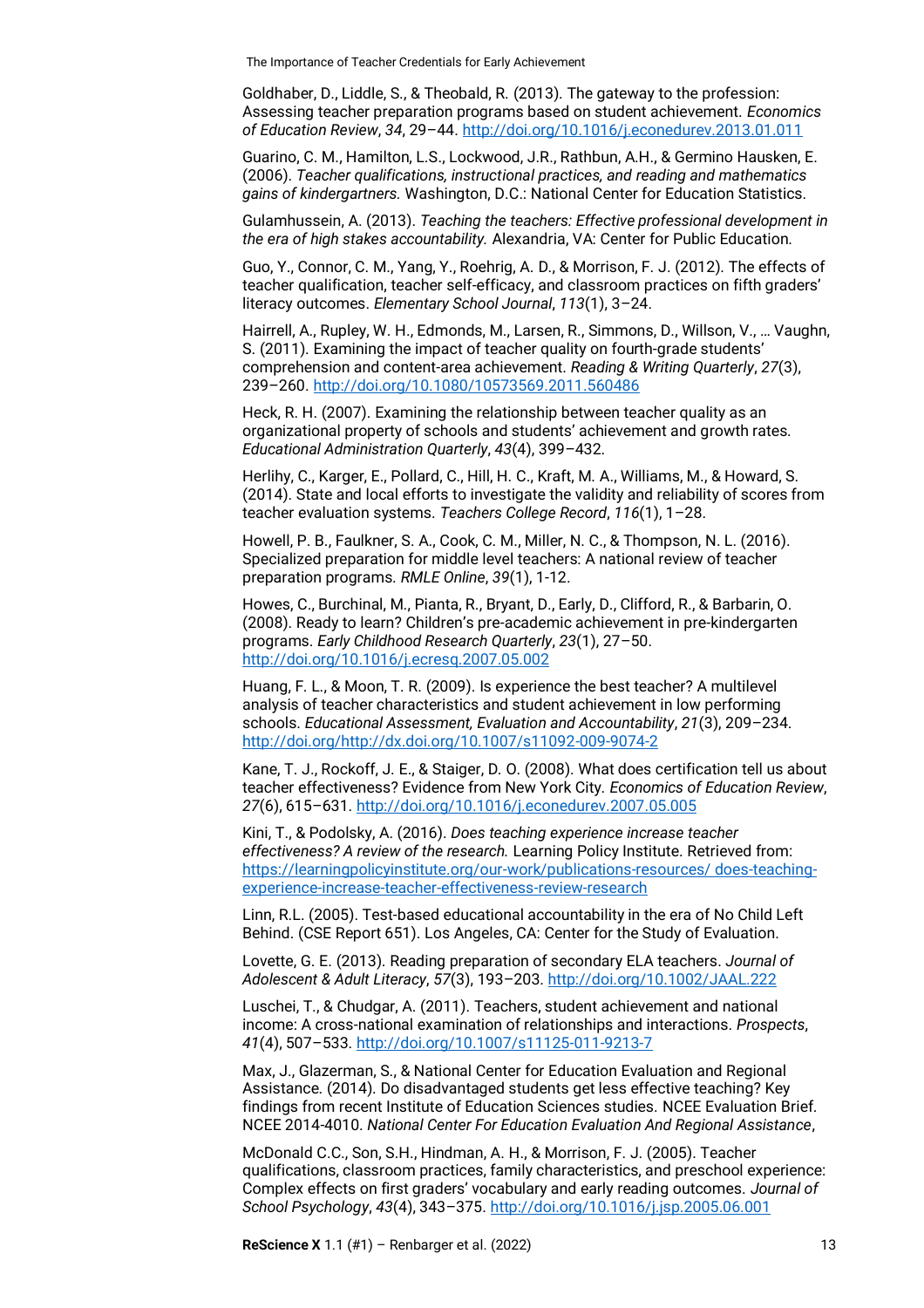Moffett, E. T., & Davis, B. L. (2014). The road to teacher certification: Does it matter how you get there? *National Teacher Education Journal*, *7*(4), 17–26.

Murphy, A. F., & Torff, B. (2016). Growing pains: The effect of Common Core State Standards on perceived teacher effectiveness. *Educational Forum*, *80*(1), 21–33. <http://doi.org/10.1080/00131725.2015.1102999>

NCES (National Center for Education Statistics). (2011). *ECLS-K longitudinal kindergarten-fifth grad restricted-use data file and electronic codebook*. U.S. Department of Education. Institute for Education Sciences. Washington, D.C.: National Center for Education Statistics.

Neild, R. C., Farley-Ripple, E. N., & Byrnes, V. (2009). The effect of teacher certification on middle grades achievement in an urban district. *Educational Policy*, *23*(5), 732–760. <http://doi.org/10.1177/0895904808320675>

No Child Left Behind: A toolkit for teachers [Web page]. (n.d.). Retrieved from: [http://www2.ed.gov/teachers/nclbguide/toolkit\\_pg6.html](http://www2.ed.gov/teachers/nclbguide/toolkit_pg6.html)

Palardy, G. J., & Rumberger, R. W. (2008). Teacher effectiveness in first grade: The importance of background qualifications, attitudes, and instructional practices for student learning. *Educational Evaluation & Policy Analysis*, *30*(2), 111–140.

Phillips, K. J. R. (2010). What does "highly qualified" mean for student achievement? Evaluating the relationships between teacher quality indicators and at-risk students' mathematics and reading achievement gains in first grade. *Elementary School Journal*, *110*(4), 464–493.

Robinson, J. P., & Lubienski, S. T. (2011). The development of gender achievement gaps in mathematics and reading during elementary and middle school: Examining direct cognitive assessments and teacher ratings. *American Educational Research Journal*, *48*(2), 268–302.

Schwabe, F., McElvany, N., & Trendtel, M. (2015). The school age gender gap in reading achievement: Examining the influences of item format and intrinsic reading motivation. *Reading Research Quarterly*, *50*(2), 219–232.

Shuls, J. V., & Trivitt, J. R. (2015). Teacher effectiveness: An analysis of licensure screens. *Educational Policy*, *29*(4), 645–675. <http://doi.org/10.1177/0895904813510777>

Singh, M. (2015). Influence of socioeconomic disadvantages on mathematics achievement: A multilevel cohort analysis. *Journal of Educational Research*, *108*(5), 347–357.

Smith, E., & Gorard, S. (2007). Improving teacher quality: lessons from America's No Child Left Behind. *Cambridge Journal of Education*, *37*(2), 191–206. <http://doi.org/10.1080/03057640701372426>

Smith, T. M., Desimone, L. M., & Ueno, K. (2005). "Highly qualified" to do what? The relationship between NCLB teacher quality mandates and the use of reform-oriented instruction in middle school mathematics, educational evaluation and policy analysis, 200. *Educational Evaluation and Policy Analysis*, *27*(1), 75–109.

Snijders, T. A. (2005). Power and sample size in multilevel linear models. In *Encyclopedia of Statistics in Behavioral Science.* (Vol. 3, pp. 1570-1573). Chicester, England: Wiley.

Spellings, M. (2005, October 21). [Key Policy Letters Signed by the Education Secretary or Deputy Secretary]. Retrieved from: <http://www2.ed.gov/policy/elsec/guid/secletter/051021.html>

Stern, M. (2013). Bad teacher: What Race to the Top learned from the "race to the bottom." *Journal for Critical Education Policy Studies (JCEPS)*, *11*(3), 194–229.

U.S. Department of Education. (n.d.). College- and career-ready standards. Retrieved from:<http://www.ed.gov/k-12reforms/standards>